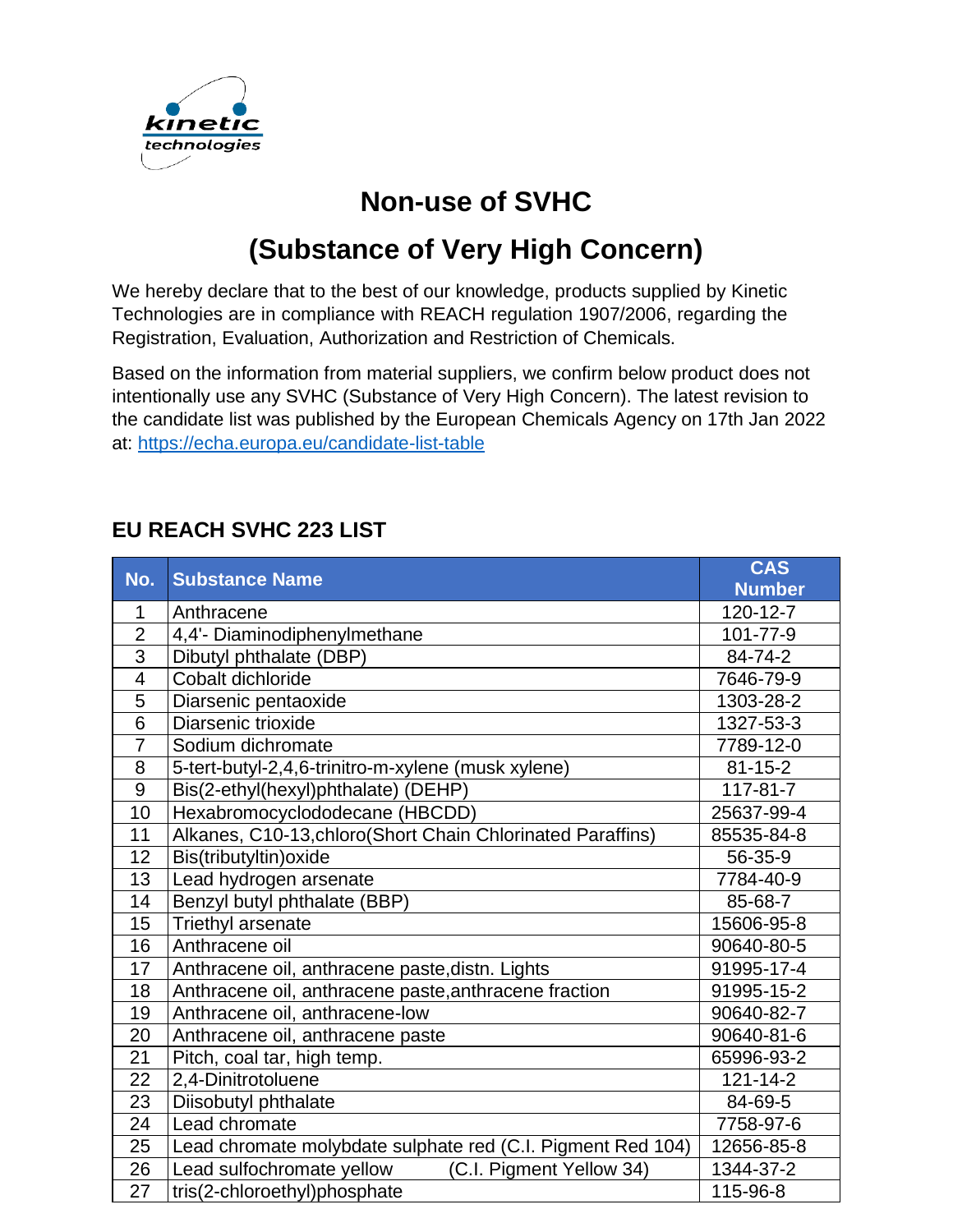

|    | <b>No. Substance Name</b>                                                          | <b>CAS</b>    |
|----|------------------------------------------------------------------------------------|---------------|
|    |                                                                                    | <b>Number</b> |
| 28 | Acrylamide                                                                         | 1979-6-1      |
| 29 | Trichloroethylene                                                                  | 1979-1-6      |
| 30 | Boric acid                                                                         | 10043-35-3    |
|    |                                                                                    | 11113-50-1    |
|    |                                                                                    | 1303-96-4     |
| 31 | Disodium tetraborate, anhydrous                                                    | 1330-43-4     |
|    |                                                                                    | 12179-04-3    |
| 32 | Tetraboron disodium heptaoxide, hydrate                                            | 12267-73-1    |
| 33 | Sodium chromate                                                                    | 7775-11-3     |
| 34 | Potassium chromate                                                                 | 7789-00-6     |
| 35 | Ammonium dichromate                                                                | 7789-9-5      |
| 36 | Potassium dichromate                                                               | 7778-50-9     |
| 37 | Cobalt(II) sulphate                                                                | 10124-43-3    |
| 38 | Cobalt(II) dinitrate                                                               | 10141-05-6    |
| 39 | Cobalt(II) carbonate                                                               | 513-79-1      |
| 40 | Cobalt(II) diacetate                                                               | $71 - 48 - 7$ |
| 41 | 2-Methoxyethanol                                                                   | 109-86-4      |
| 42 | 2-Ethoxyethanol                                                                    | 110-80-5      |
| 43 | Chromium trioxide                                                                  | 1333-82-0     |
| 44 | Chromic acid                                                                       | 7738-94-5     |
| 45 | Dichromic acid                                                                     | 13530-68-2    |
| 46 | Oligomers of chromic acid and dichromic acid                                       |               |
| 47 | 2-ethoxyethyl acetate                                                              | 111-15-9      |
| 48 | Strontium chromate                                                                 | 7789-6-2      |
| 49 | 1,2-Benzenedicarboxylic acid, di-C7-11-branched and linear<br>alkyl esters (DHNUP) | 68515-42-4    |
|    |                                                                                    | 7803-57-8     |
| 50 | Hydrazine                                                                          | 302-01-2      |
| 51 | 1-methyl-2-pyrrolidone                                                             | 872-50-4      |
| 52 | 1,2,3-trichloropropane                                                             | $96 - 18 - 4$ |
| 53 | 1,2-Benzenedicarboxylic acid, di-C6-8-branched alkyl<br>esters, C7rich (DIHP)      | 71888-89-6    |
| 54 | Calcium arsenate                                                                   | 7778-44-1     |
| 55 | Bis(2-methoxyethyl) ether                                                          | 111-96-6      |
| 56 | Potassium hydroxyoctaoxodizincatedi-chromate                                       | 11103-86-9    |
| 57 | Lead dipicrate                                                                     | 6477-64-1     |
| 58 | N, N-dimethylacetamide (DMAC)                                                      | 127-19-5      |
| 59 | Arsenic acid                                                                       | 7778-39-4     |
| 60 | 2-Methoxyaniline; o-Anisidine                                                      | $90 - 04 - 0$ |
| 61 | <b>Trilead diarsenate</b>                                                          | 3687-31-8     |
| 62 | 1,2-Dichloroethane                                                                 | 107-06-2      |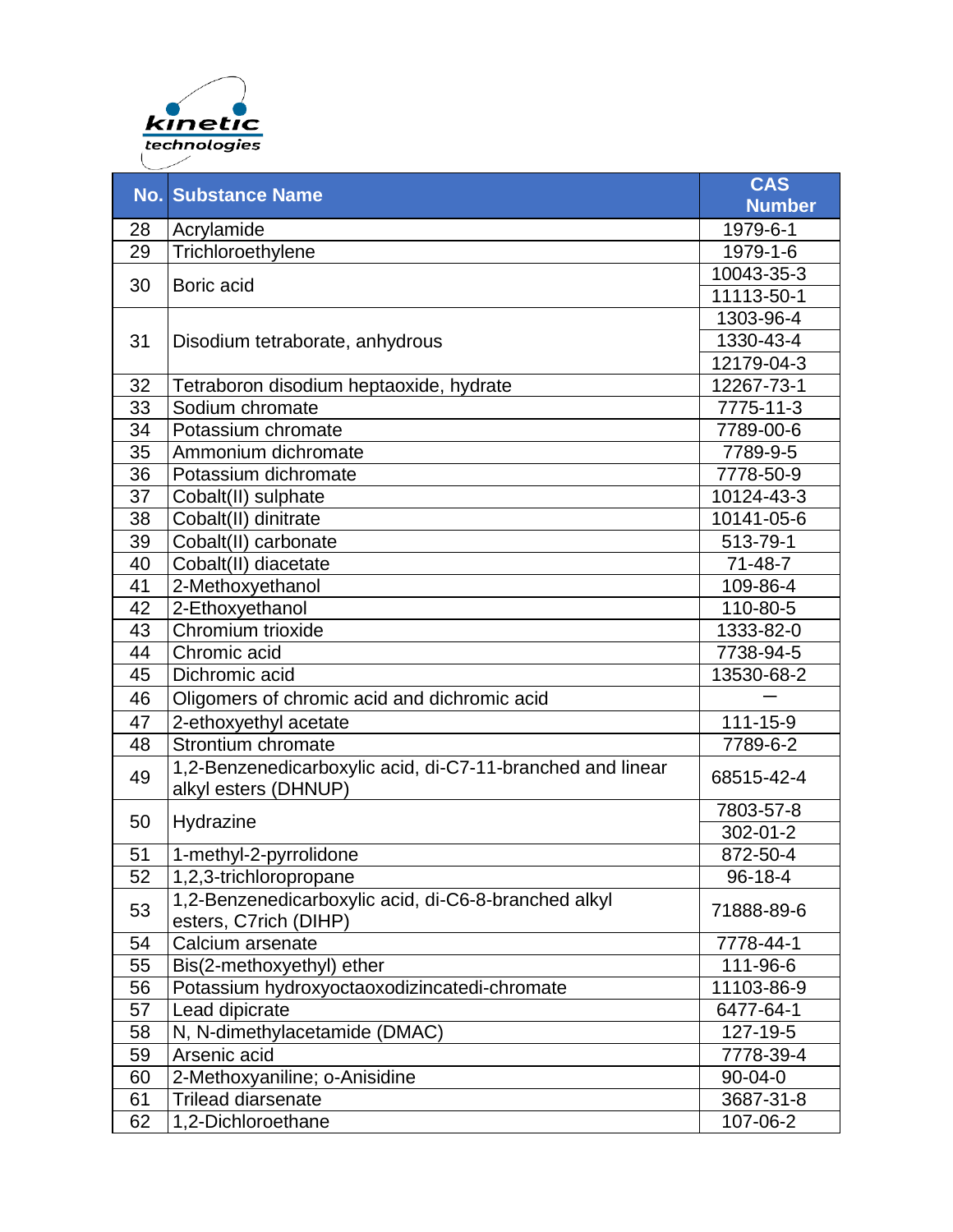

or a combination thereof

| No. | <b>Substance Name</b>                                                                                                                                                                                                                                                | <b>CAS</b>     |
|-----|----------------------------------------------------------------------------------------------------------------------------------------------------------------------------------------------------------------------------------------------------------------------|----------------|
|     |                                                                                                                                                                                                                                                                      | <b>Number</b>  |
| 63  | Pentazinc chromate octahydroxide                                                                                                                                                                                                                                     | 49663-84-5     |
| 64  | Formaldehyde, oligomeric reaction products with aniline<br>(technical MDA)                                                                                                                                                                                           | 25214-70-4     |
| 65  | Bis(2-methoxyethyl) phthalate                                                                                                                                                                                                                                        | 117-82-8       |
| 66  | 4-(1,1,3,3-tetramethylbutyl)phenol, (4-tert-Octylphenol)                                                                                                                                                                                                             | 140-66-9       |
| 67  | Lead azide Lead diazide                                                                                                                                                                                                                                              | 13424-46-9     |
| 68  | Phenolphthalein                                                                                                                                                                                                                                                      | 1977-9-8       |
| 69  | Dichromium tris(chromate)                                                                                                                                                                                                                                            | 24613-89-6     |
| 70  | Lead styphnate                                                                                                                                                                                                                                                       | 15245-44-0     |
| 71  | 2,2'-dichloro-4,4'-methylenedianiline (MOCA)                                                                                                                                                                                                                         | $101 - 14 - 4$ |
| 72  | 1,2-bis (2-methoxyethoxy) ethane (TEGDME; triglyme)                                                                                                                                                                                                                  | 112-49-2       |
| 73  | 1,2-dimethoxyethane; ethylene glycol dimethyl ether (EGDME)                                                                                                                                                                                                          | $110 - 71 - 4$ |
| 74  | Diboron trioxide                                                                                                                                                                                                                                                     | 1303-86-2      |
| 75  | Formamide                                                                                                                                                                                                                                                            | $75-12-7$      |
| 76  | Lead (II) bis (methanesulfonate)                                                                                                                                                                                                                                     | 17570-76-2     |
| 77  | TGIC (1,3,5-tris (oxiranylmethyl)-1,3,5-triazine-2,4,6<br>(1H, 3H, 5H) - trione)                                                                                                                                                                                     | 2451-62-9      |
| 78  | β-TGIC (1,3,5-tris[(2S and 2R)-2,3-epoxypropyl]-1,3,5-triazine-<br>$2,4,6-(1)$                                                                                                                                                                                       | 59653-74-6     |
| 79  | 4,4'-bis(dimethylamino) benzophenone (Michler's ketone)                                                                                                                                                                                                              | 90-94-8        |
| 80  | N, N, N', N'-tetramethyl-4,4'-methylenedianiline (Michler's base)                                                                                                                                                                                                    | $101 - 61 - 1$ |
| 81  | [4-[4,4'-bis(dimethylamino) benzhydrylidene]cyclohexa-2,5-<br>dien-1ylidene] dimethylammonium chloride (C.I. Basic Violet                                                                                                                                            | 548-62-9       |
| 82  | [4-[[4-anilino-1-naphthyl] [4-(dimethylamino)<br>phenyl]methylene]cyclohexa-2,5-dien-1-ylidene]<br>dimethylammonium chloride<br>(C.I. Basic Blue 26)                                                                                                                 | 2580-56-5      |
| 83  | α, α-Bis[4-(dimethylamino)phenyl]-4 (phenylamino)naphthalene-<br>1methanol (C.I. Solvent Blue 4)                                                                                                                                                                     | 6786-83-0      |
| 84  | 4,4'-bis(dimethylamino)-4"-(methylamino)trityl alcohol                                                                                                                                                                                                               | 561-41-1       |
| 85  | Bis(pentabromophenyl) ether (DecaBDE)                                                                                                                                                                                                                                | 214-604-9      |
| 86  | Pentacosafluorotridecanoic acid                                                                                                                                                                                                                                      | 276-745-2      |
| 87  | Tricosafluorododecanoic acid                                                                                                                                                                                                                                         | 206-203-2      |
| 88  | Henicosafluoroundecanoic acid                                                                                                                                                                                                                                        | 218-165-4      |
| 89  | Heptacosafluorotetradecanoic acid                                                                                                                                                                                                                                    | 206-803-4      |
| 90  | 4-(1,1,3,3-tetramethylbutyl)phenol, ethoxylated - covering well-<br>defined substances and UVCB substances, polymers and<br>homologues                                                                                                                               |                |
| 91  | 4-Nonylphenol, branched and linear substances with a linear<br>and/or branched alkyl chain with a carbon number of 9<br>covalently<br>bound in position 4 to phenol, covering also UVCB- and well-<br>defined substances which include any of the individual isomers |                |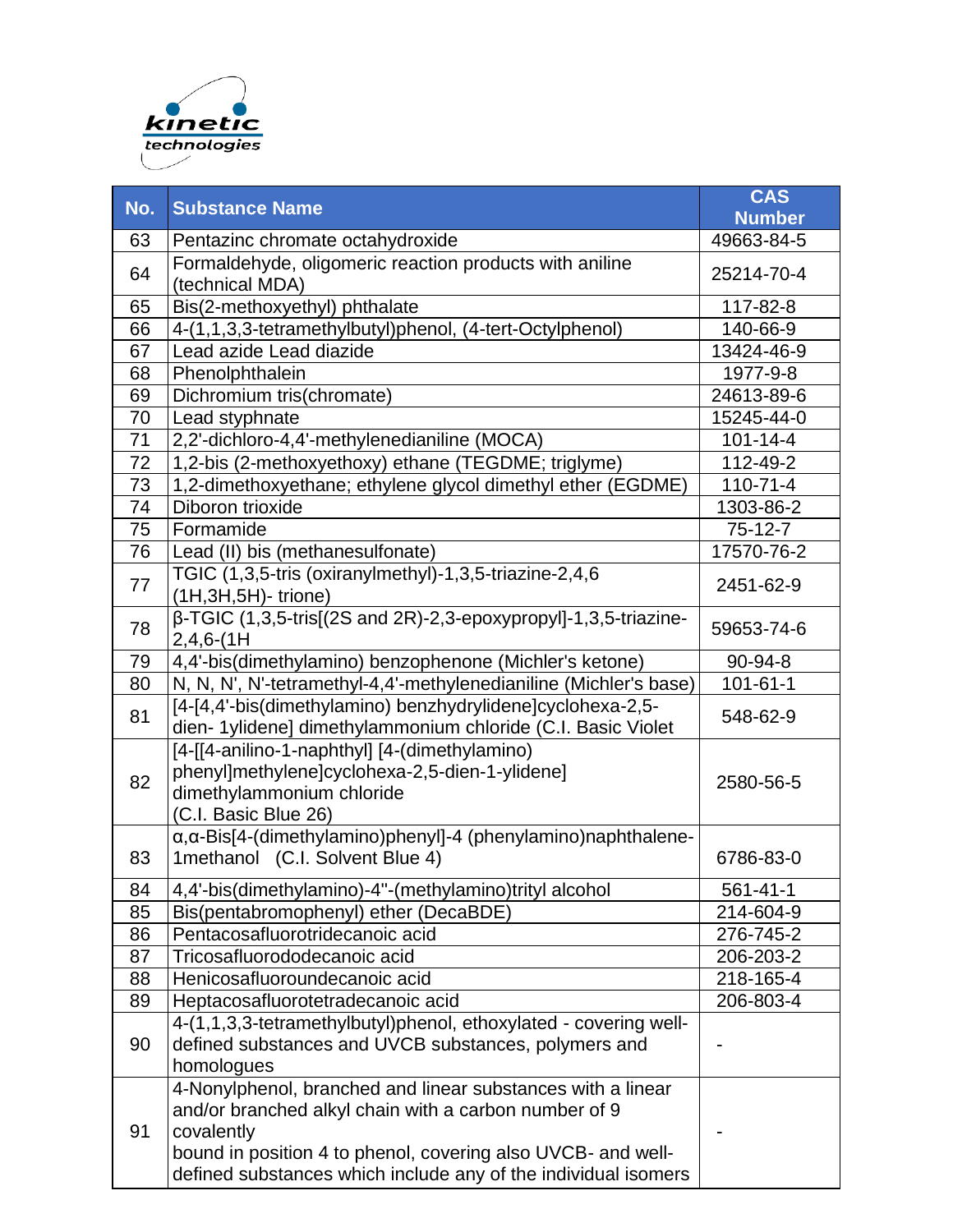

| No. | <b>Substance Name</b>                                                                                                                                         | <b>CAS</b><br><b>Number</b>                      |
|-----|---------------------------------------------------------------------------------------------------------------------------------------------------------------|--------------------------------------------------|
| 92  | Diazene-1,2-dicarboxamide (C,C'-azodi(formamide))                                                                                                             | 204-650-8                                        |
| 93  | Cyclohexane-1,2-dicarboxylic<br>anhydride (Hexahydrophthalic                                                                                                  | 201-604-9                                        |
| 94  | Hexahydromethylphathalic anhydride, Hexahydro-4-<br>methylphathalic anhydride, Hexahydro-1-methylphathalic<br>anhydride, Hexahydro-3methylphathalic anhydride | 247-094-1<br>243-072-0<br>256-356-4<br>260-566-1 |
| 95  | Methoxy acetic acid                                                                                                                                           | 210-894-6                                        |
| 96  | 1,2-Benzenedicarboxylic acid, dipentylester, branched and                                                                                                     | 284-032-2                                        |
| 97  | Diisopentylphthalate (DIPP)                                                                                                                                   | 210-088-4                                        |
| 98  | N-pentyl-isopentylphtalate                                                                                                                                    |                                                  |
| 99  | 1,2-Diethoxyethane                                                                                                                                            | 211-076-1                                        |
| 100 | N, N-dimethylformamide; dimethyl formamide                                                                                                                    | 200-679-5                                        |
| 101 | Dibutyltin dichloride (DBT)                                                                                                                                   | 211-670-0                                        |
| 102 | Acetic acid, lead salt, basic                                                                                                                                 | 257-175-3                                        |
| 103 | Basic lead carbonate (trilead bis(carbonate)dihydroxide)                                                                                                      | 215-290-6                                        |
| 104 | Lead oxide sulfate (basic lead sulfate)                                                                                                                       | 234-853-7                                        |
| 105 | [Phthalato(2-)]dioxotrilead (dibasic lead phthalate)                                                                                                          | 273-688-5                                        |
| 106 | Dioxobis (stearato) trilead                                                                                                                                   | 235-702-8                                        |
| 107 | Fatty acids, C16-18, lead salts                                                                                                                               | 292-966-7                                        |
| 108 | Lead bis(tetrafluoroborate)                                                                                                                                   | 237-486-0                                        |
| 109 | Lead cynamidate                                                                                                                                               | 244-073-9                                        |
| 110 | Lead dinitrate                                                                                                                                                | 233-245-9                                        |
| 111 | Lead oxide (lead monoxide)                                                                                                                                    | 215-267-0                                        |
| 112 | Lead tetroxide (orange lead)                                                                                                                                  | 215-235-6                                        |
| 113 | Lead titanium trioxide                                                                                                                                        | 235-038-9                                        |
| 114 | Lead Titanium Zirconium Oxide                                                                                                                                 | 235-727-4                                        |
| 115 | Pentalead tetraoxide sulphate                                                                                                                                 | 235-067-7                                        |
| 116 | Pyrochlore, antimony lead yellow                                                                                                                              | 232-382-1                                        |
| 117 | Silicic acid, barium salt, lead-doped                                                                                                                         | 272-271-5                                        |
| 118 | Silicic acid, lead salt                                                                                                                                       | 234-363-3                                        |
| 119 | Sulfurous acid, lead salt, dibasic                                                                                                                            | 263-467-1                                        |
| 120 | Tetraethyllead                                                                                                                                                | 201-075-4                                        |
| 121 | Tetralead trioxide sulphate                                                                                                                                   | 235-380-9                                        |
| 122 | Trilead dioxide phosphonate                                                                                                                                   | 235-252-2                                        |
| 123 | Furan                                                                                                                                                         | 203-727-3                                        |
| 124 | Propylene oxide; 1,2-epoxypropane; methyloxirane                                                                                                              | 200-879-2                                        |
| 125 | Diethyl sulphate                                                                                                                                              | 200-589-6                                        |
| 126 | Dimethyl sulphate                                                                                                                                             | 201-058-1                                        |
| 127 | 3-ethyl-2-methyl-2-(3-methylbutyl)-1,3-oxazolidine                                                                                                            | 421-150-7                                        |
| 128 | Dinoseb                                                                                                                                                       | 201-861-7                                        |
| 129 | 4,4'-methylenedi-o-toluidine                                                                                                                                  | 212-658-8                                        |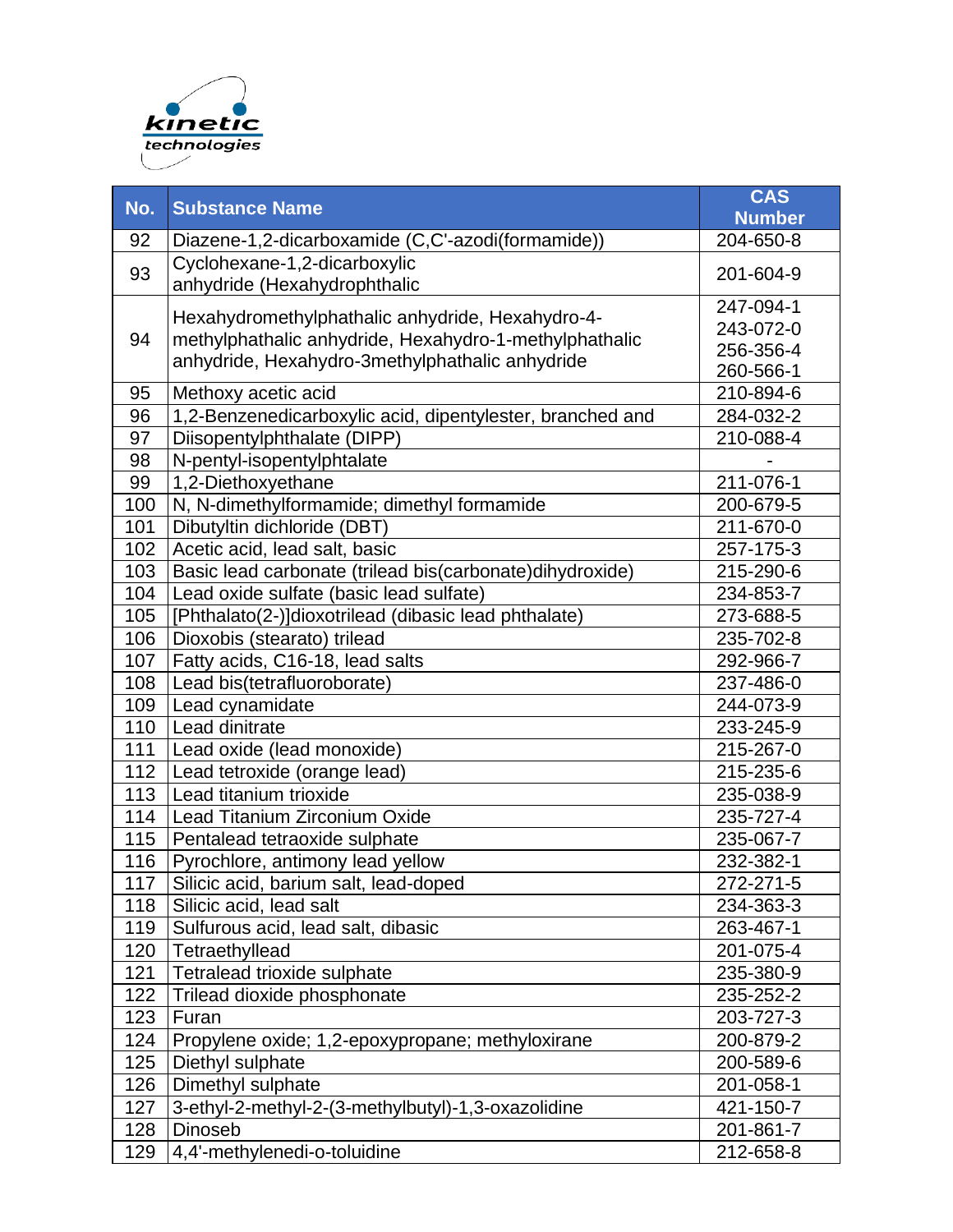

| No. | <b>Substance Name</b>                                                                      | <b>CAS</b>    |
|-----|--------------------------------------------------------------------------------------------|---------------|
|     |                                                                                            | <b>Number</b> |
| 130 | 4,4'-oxydianiline and its salts                                                            | 202-977-0     |
| 131 | 4-Aminoazobenzene; 4-Phenylazoaniline                                                      | 200-453-6     |
| 132 | 4-methyl-m-phenylenediamine (2,4-toluene-diamine)                                          | 202-453-1     |
| 133 | 6-methoxy-m-toluidine (p-cresidine)                                                        | 204-419-1     |
| 134 | Biphenyl-4-ylamine                                                                         | 202-177-1     |
| 135 | o-aminoazotoluene                                                                          | 202-591-2     |
| 136 | o-Toluidine; 2-Aminotoluene                                                                | 202-429-0     |
| 137 | N-methylacetamide                                                                          | 201-182-6     |
| 138 | 1-bromopropane; n-propyl bromide                                                           | 203-445-0     |
| 139 | Cadmium                                                                                    | 7440-43-9     |
| 140 | Cadmium oxide                                                                              | 1306-19-0     |
| 141 | Ammonium pentadecafluorooctanoate (APFO)                                                   | 3825-26-1     |
| 142 | Pentadecafluorooctanoic acid (PFOA)                                                        | 335-67-1      |
| 143 | Dipentyl phthalate(DPP)                                                                    | 131-18-0      |
|     | Nonylphenol, branched and linear, ethoxylated [substances                                  |               |
|     | with a linear and/or branched alkyl chain with a carbon number                             |               |
| 144 | of 9 covalently bound in position 4 to phenol, ethoxylated                                 |               |
|     | covering UVCB- and welldefined substances, polymers and                                    |               |
|     | homologues, which include any of the individual isomers and/or                             |               |
|     | combinations thereof]                                                                      |               |
| 145 | Cadmium sulphide                                                                           | 1306-23-6     |
| 146 | Dihexyl phthalate(DNHP)                                                                    | 84-75-3       |
| 147 | Disodium 3,3'-[[1,1'-biphenyl]-4,4'-diylbis(azo)] bis                                      | 573-58-0      |
|     | (4aminonaphthalene-1-sulphonate) (C.I. Direct Red 28)                                      |               |
|     | Disodium 4-amino-3-[[4'-[(2,4-diaminophenyl)azo][1,1'-                                     |               |
| 148 | biphenyl]- 4yl]azo] -5-hydroxy-6-(phenylazo)naphthalene-2,7-                               | 1937-37-7     |
|     | disulphonate                                                                               |               |
| 149 | Imidazolidine-2-thione (2-imidazoline-2-thiol)                                             | 96-45-7       |
| 150 | Lead di(acetate)                                                                           | 301-04-2      |
| 151 | <b>Trixylyl phosphate</b>                                                                  | 25155-23-1    |
| 152 | 1,2-Benzenedicarboxylic acid, dihexyl ester, branched and                                  | 68515-50-4    |
| 153 | Cadmium chloride                                                                           | 10108-64-2    |
| 154 | Sodium perborate; perboric acid, sodium salt                                               |               |
| 155 | Sodium peroxometaborate                                                                    | 231-556-4     |
| 156 | 2-benzotriazol-2-yl-4,6-di-tert-butylphenol (UV-320)                                       | 3846-71-7     |
| 157 | 2-(2H-benzotriazol-2-yl)-4,6-ditertpentylphenol (UV-328)                                   | 25973-55-1    |
| 158 | 2-ethylhexyl 10-ethyl-4,4-dioctyl-7-oxo-8-oxa-3,5-dithia-4-<br>stannatetradecanoate (DOTE) | 15571-58-1    |
| 159 | Cadmium fluoride                                                                           | 7790-79-6     |
|     |                                                                                            |               |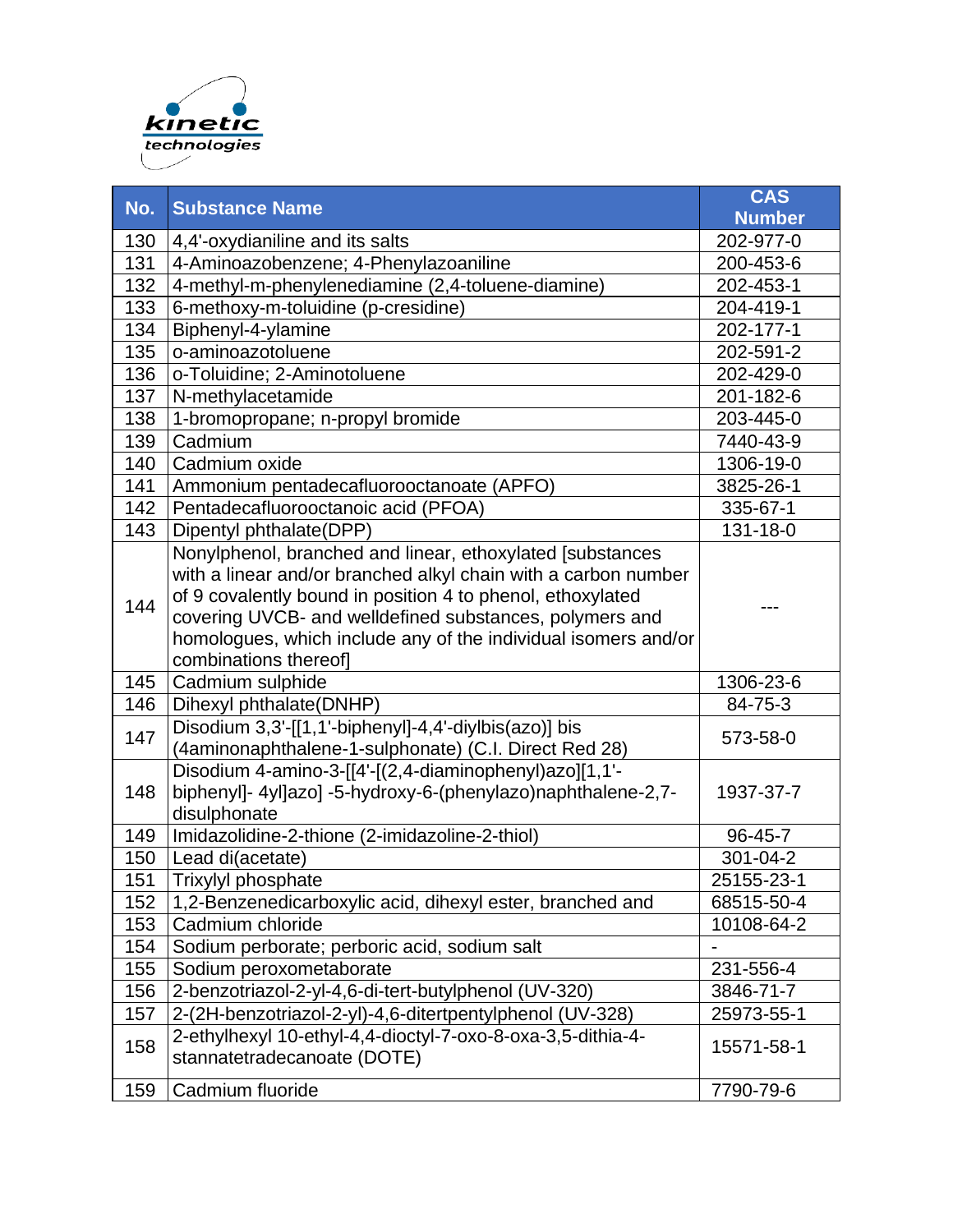

| No. | <b>Substance Name</b>                                                                                                                                                                                                                                                                                           | <b>CAS</b><br><b>Number</b>         |
|-----|-----------------------------------------------------------------------------------------------------------------------------------------------------------------------------------------------------------------------------------------------------------------------------------------------------------------|-------------------------------------|
| 160 | Cadmium sulphate                                                                                                                                                                                                                                                                                                | 10124-36-4<br>31119-53-6            |
| 161 | Reaction mass of 2-ethylhexyl 10-ethyl-4,4-dioctyl-7-oxo-8-oxa-<br>3,5dithia-4-stannatetradecanoate and 2-ethylhexyl 10-ethyl-4-<br>[[2- [(2ethylhexyl)oxy ]-2-oxoethyl]thio]-4-octyl-7-oxo-8-oxa-3,5-<br>dithia- 4stannatetradecanoate (reaction mass of DOTE and                                              |                                     |
| 162 | 1,2-benzenedicarboxylic acid, di-C6-10-alkyl esters; 1,2-<br>benzenedicarboxylic acid, mixed decyl and hexyl and octyl<br>diesters with $\geq 0.3\%$ of dihexyl phthalate (EC No. 201-559-5)                                                                                                                    | 68515-51-5<br>68648-93-1            |
| 163 | 5-sec-butyl-2-(2,4-dimethylcyclohex-3-en-1-yl)-5-methyl-1,3-<br>dioxane [1], 5-sec-butyl-2-(4,6-dimethylcyclohex-3-en-1-yl)-5-<br>methyl-1,3dioxane [2] [covering any of the individual<br>stereoisomers of [1] and [2] or any combination thereof]                                                             |                                     |
| 164 | Nitrobenzene                                                                                                                                                                                                                                                                                                    | 98-95-3                             |
| 165 | 2,4-di-tert-butyl-6-(5-chlorobenzotriazol-2-yl)phenol (UV-<br>327)                                                                                                                                                                                                                                              | 3864-99-1                           |
| 166 | 2-(2H-benzotriazol-2-yl)-4-(tert-butyl)-6-(sec-butyl)phenol (UV-<br>350)                                                                                                                                                                                                                                        | 36437-37-3                          |
| 167 | 1,3-propanesultone                                                                                                                                                                                                                                                                                              | 1120-71-4                           |
| 168 | Perfluorononan-1-oic-acid and its sodium and<br>ammonium saltspropanesultone                                                                                                                                                                                                                                    | 375-95-1<br>21049-39-8<br>4149-60-4 |
| 169 | Benzo[def]chrysene                                                                                                                                                                                                                                                                                              | $50-32-8$                           |
| 170 | 4,4'-isopropylidenediphenol                                                                                                                                                                                                                                                                                     | 1980-5-7                            |
| 171 | Nonadecafluorodecanoic acid (PFDA) and its sodium and<br>ammonium salts                                                                                                                                                                                                                                         | 335-76-2<br>3830-45-3<br>3108-42-7  |
| 172 | p-(1,1-dimethylpropyl)phenol (PTAP)                                                                                                                                                                                                                                                                             | 80-46-6                             |
|     | 4-heptylphenol, branched and linear substances with a linear<br>173 and/or branched alkyl chain with a carbon number of 7<br>covalently bound predominantly in position 4 to phenol,<br>covering also UVCB- and well-defined substances which<br>include any of the individual isomers or a combination thereof |                                     |
| 174 | Perfluorohexane-1-sulphonic acid and its salts                                                                                                                                                                                                                                                                  | 355-46-4                            |
| 175 | Benz[a]anthracene                                                                                                                                                                                                                                                                                               | $56 - 55 - 3$<br>1718-53-2          |
| 176 | Cadmium carbonate                                                                                                                                                                                                                                                                                               | 513-78-0                            |
| 177 | Cadmium hydroxide                                                                                                                                                                                                                                                                                               | 21041-95-2                          |
| 178 | Cadmium nitrate                                                                                                                                                                                                                                                                                                 | 10022-68-1,<br>10325-94-7           |
| 179 | Chrysene                                                                                                                                                                                                                                                                                                        | $218 - 01 - 9$ ,<br>1719-03-5       |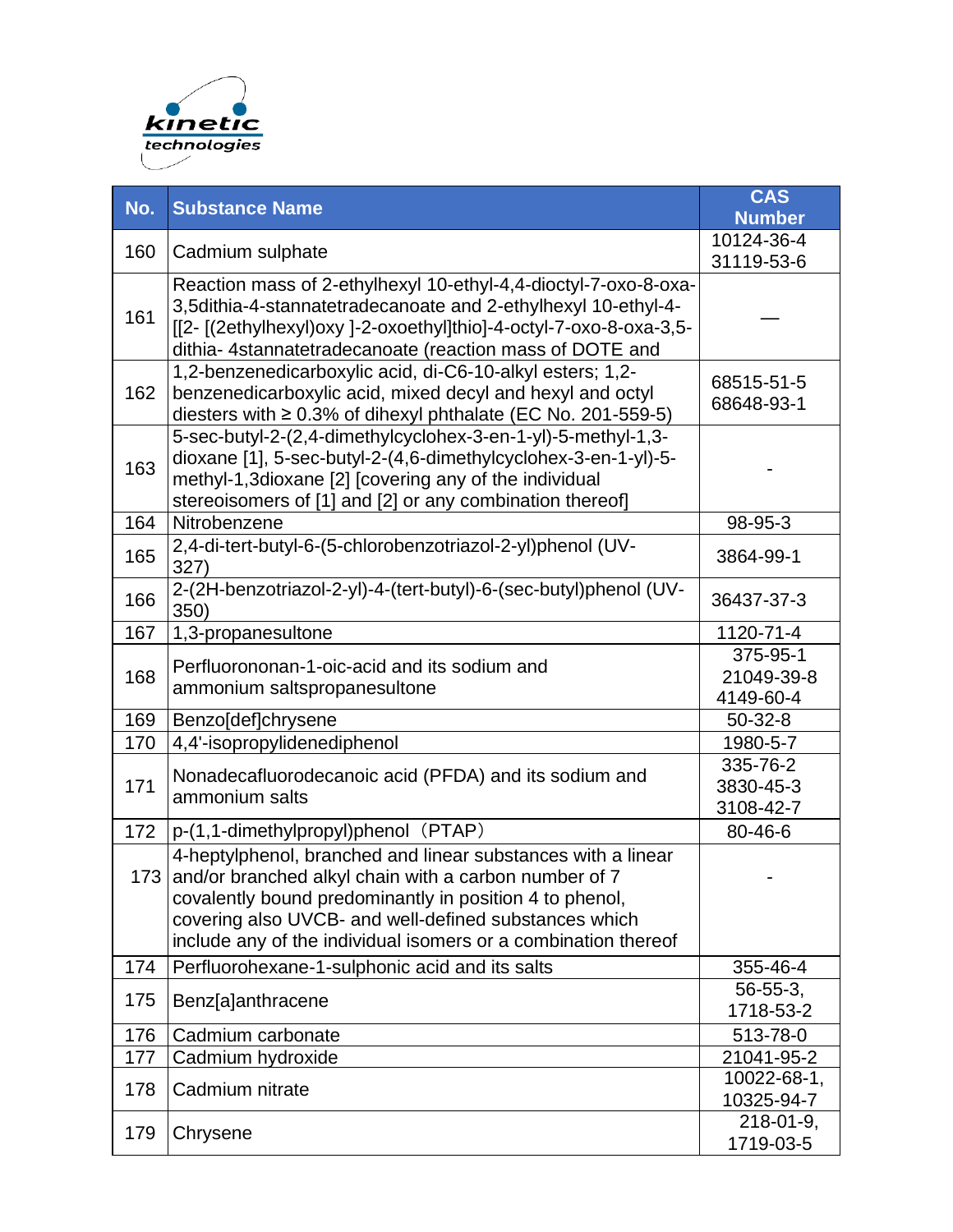

| No. | <b>Substance Name</b>                                                                                                                                              | <b>CAS</b><br><b>Number</b> |
|-----|--------------------------------------------------------------------------------------------------------------------------------------------------------------------|-----------------------------|
| 180 | Dodecachloropentacyclo[12.2.1.16,9.02,13.05,10]octadeca-<br>7,15- diene ("Dechlorane Plus"™)                                                                       |                             |
| 181 | Reaction products of 1,3,4-thiadiazolidine-2,5-dithione,<br>formaldehyde and 4-heptylphenol, branched and linear (RP-                                              |                             |
| 182 | Benzene-1,2,4-tricarboxylic acid 1,2 anhydride (trimellitic<br>anhydride; TMA)                                                                                     | 552-30-7                    |
| 183 | Benzo[ghi]perylene                                                                                                                                                 | 191-24-2                    |
| 184 | Decamethylcyclopentasiloxane                                                                                                                                       | 541-02-6                    |
| 185 | Dicyclohexyl phthalate                                                                                                                                             | $84 - 61 - 7$               |
| 186 | Disodium octaborate                                                                                                                                                | 12008-41-2                  |
| 187 | Dodecamethylcyclohexasiloxane                                                                                                                                      | 540-97-6                    |
| 188 | Ethylenediamine                                                                                                                                                    | 107-15-3                    |
| 189 | Lead                                                                                                                                                               | 7439-92-1                   |
| 190 | Octamethylcyclotetrasiloxane                                                                                                                                       | 556-67-2                    |
| 191 | Terphenyl, hydrogenated                                                                                                                                            | 61788-32-7                  |
| 192 | 1,7,7-trimethyl-3-(phenylmethylene)bicyclo[2.2.1]heptan-2-one<br>3-benzylidene camphor; 3-BC                                                                       | 15087-24-8                  |
| 193 | 2,2-bis(4'-hydroxyphenyl)-4-methylpentane                                                                                                                          | 6807-17-6                   |
| 194 | Benzo[k]fluoranthene                                                                                                                                               | 207-08-9                    |
| 195 | Fluoranthene                                                                                                                                                       | 206-44-0,<br>93951-69-0     |
| 196 | Phenanthrene                                                                                                                                                       | $85 - 01 - 8$               |
|     |                                                                                                                                                                    | 129-00-0,                   |
| 197 | Pyrene                                                                                                                                                             | 1718-52-1                   |
| 198 | 2-methoxyethyl acetate                                                                                                                                             | 110-49-6                    |
| 199 | Tris(4-nonylphenyl, branched and linear) phosphite (TNPP) with<br>0.1% w/w of 4-nonylphenol, branched and linear (4-NP)                                            |                             |
| 200 | 2,3,3,3-tetrafluoro-2-(heptafluoropropoxy)propionic acid, its<br>salts and its acyl halides (covering any of their individual<br>isomers and combinations thereof) |                             |
| 201 | 4-tert-butylphenol                                                                                                                                                 | 98-54-4                     |
| 202 | 2-Benzyl-2-dimethylamino-1-(4-morpholinophenyl)-1-butanone                                                                                                         | 119313-12-1                 |
| 203 | 2-Methyl-1-[4-(methylthio)phenyl]-2-(4-morpholinyl)-1-                                                                                                             | 71868-10-5                  |
| 204 | Diisohexyl phthalate                                                                                                                                               | 276-090-2                   |
| 205 | Perfluorobutane sulfonic acid (PFBS) and its salts                                                                                                                 |                             |
| 206 | 1-vinylimidazole                                                                                                                                                   | 1072-63-5                   |
| 207 | 2-methylimidazole                                                                                                                                                  | 693-98-1                    |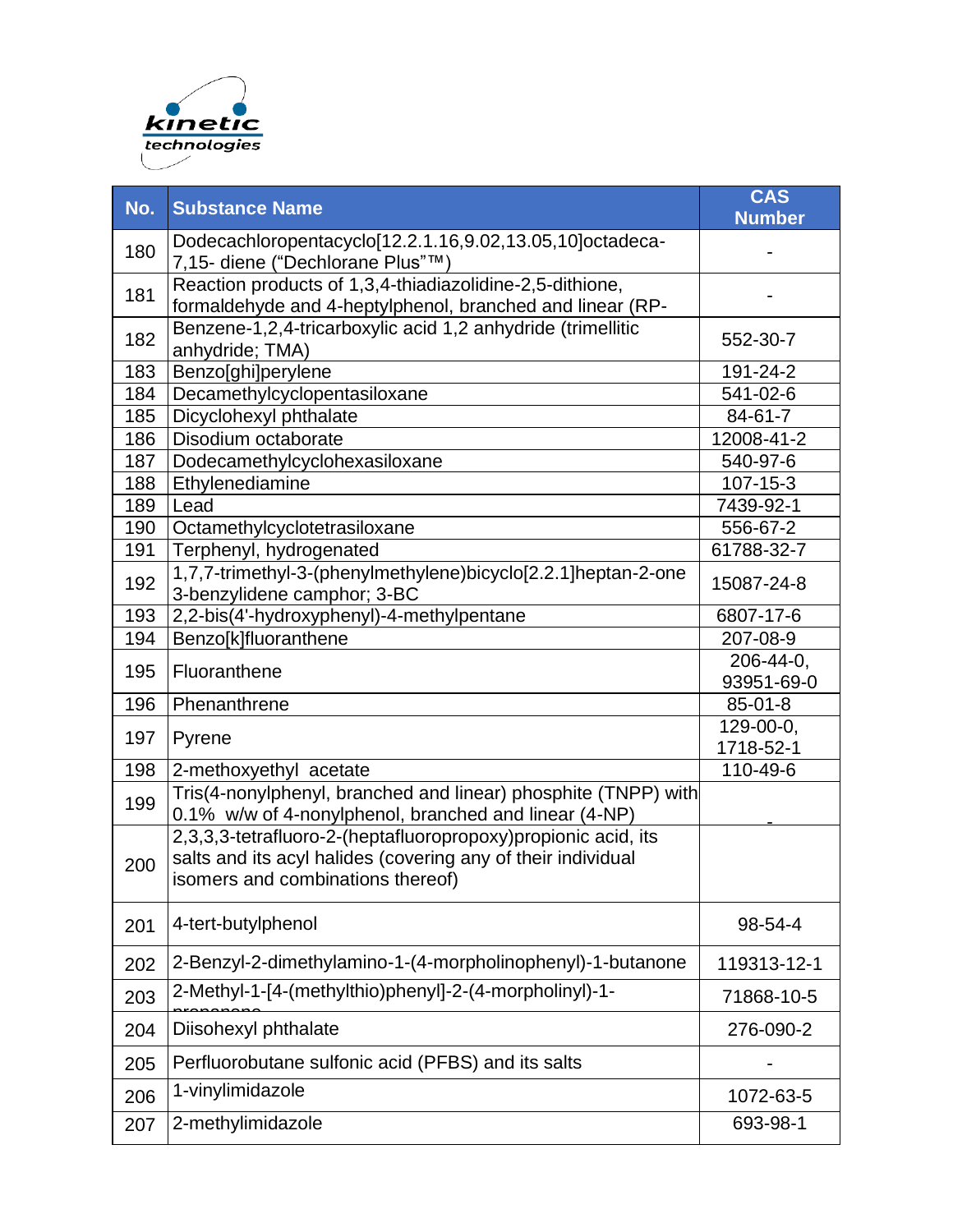

| No.               | <b>Substance Name</b>                                                     | <b>CAS</b><br><b>Number</b> |
|-------------------|---------------------------------------------------------------------------|-----------------------------|
| 208               | Dibutylbis(pentane-2,4-dionato-O,O')tin                                   | 22673-19-4                  |
| 209               | Butyl 4-hydroxybenzoate(Butylparaben)                                     | 94-26-8                     |
| 210               | Bis(2-(2-methoxyethoxy)ethyl)ether                                        | 143-24-8                    |
| 211               | Dioctyltin dilaurate, stannane, dioctyl-, bis(coco acyloxy)               |                             |
|                   | derivs., and any other stannane, dioctyl-, bis(fatty acyloxy)             |                             |
|                   | derivs.                                                                   |                             |
|                   | wherein C12 is the predominant carbon number of the                       |                             |
| 212               | 1,4-dioxane                                                               | 123-91-1                    |
| $\overline{2}$ 13 | 2,2-bis(bromomethyl)propane-1,3-diol (BMP); 2,2-                          | 1522-92-5                   |
|                   | dimethylpropan-1-ol,tribromo derivative/3-bromo-2,2-                      | 36483-57-5                  |
|                   | bis(bromomethyl)-1-propanol (TBNPA); 2,3-dibromo-1-                       | 3296-90-0                   |
|                   | propanol (2,3-DBPA)                                                       | 96-13-9                     |
| 214               | 2-(4-tert-butylbenzyl)propionaldehyde and its individual<br>stereoisomers | 75166-31-3<br>80-54-6       |
|                   |                                                                           | 75166-30-2                  |
|                   |                                                                           |                             |
| 215               | 4,4'-(1-methylpropylidene)bisphenol                                       | 77-40-7                     |
| 216               | glutaral                                                                  | 111-30-8                    |
| 217               | Medium-chain chlorinated paraffins (MCCP)                                 | 1372804-76-6                |
|                   |                                                                           | 85535-85-9                  |
|                   |                                                                           | 198840-65-2                 |
| 218               | orthoboric acid, sodium salt                                              | 25747-83-5                  |
|                   |                                                                           | 22454-04-2                  |
|                   |                                                                           | 14312-40-4                  |
|                   |                                                                           | 1333-73-9                   |
|                   |                                                                           | 13840-56-7                  |
|                   |                                                                           | 14890-3-0                   |
| 219               | Phenol, alkylation products (mainly in para position) with C12-           | 210555-94-5                 |
|                   | rich branched alkyl chains from oligomerisation, covering any             | 27459-10-5                  |
|                   | individual isomers and/ or combinations thereof (PDDP)                    | 27147-75-7                  |
|                   |                                                                           | 121158-58-5                 |
|                   |                                                                           | 74499-35-7                  |
|                   |                                                                           | 57427-55-1                  |
| 220               | $\pm$ )-1,7,7-trimethyl-3-[(4-                                            |                             |
|                   | methylphenyl)methylene]bicyclo[2.2.1]heptan-2-one covering                |                             |
|                   | any of the individual isomers and/or combinations thereof (4-<br>MBC)     |                             |
|                   |                                                                           |                             |
|                   |                                                                           |                             |
| 221               | 6,6'-di-tert-butyl-2,2'-methylenedi-p-cresol (DBMC)                       | 119-47-1                    |
|                   |                                                                           |                             |
|                   |                                                                           |                             |